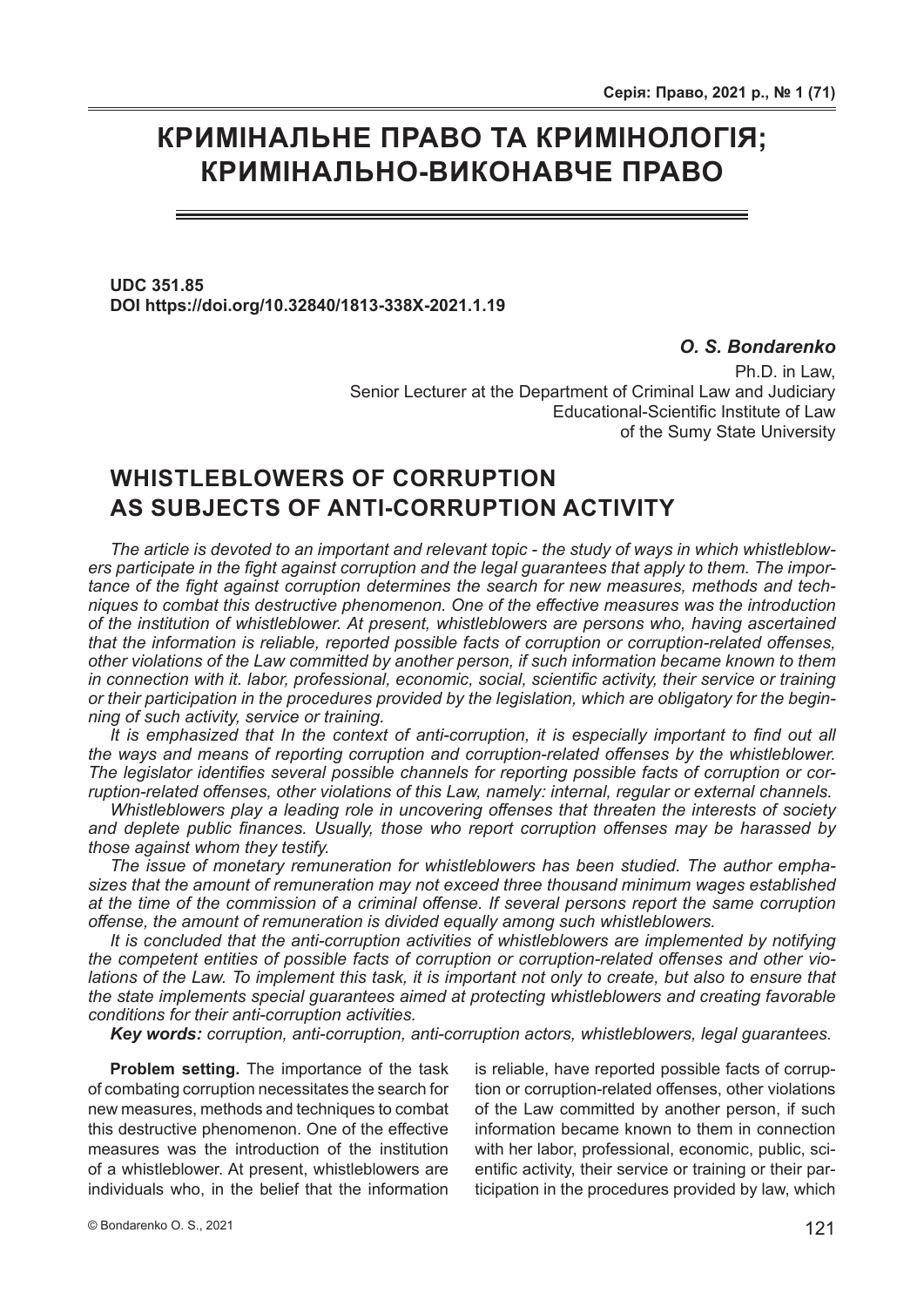are mandatory for the beginning of such activity, service or training.

**Analysis of recent researches and publications.** Issues of legal status and the role of whistleblowers in combating corruption have been studied by such scholars as O. Kosytsia, L. Gerasysenko, I. Tolkachova, D. Kazyuta, O. Kalitenko, I. Luhovy, V. Vasylynchuk, O. Khamkhoder and others. At the same time, a comprehensive study covering the importance of whistleblowers' activities for the success of the anti-corruption task and the issue of legal guarantees for these individuals was not conducted.

**The purpose of the article** is to describe the ways in which whistleblowers participate in the fight against corruption and the legal guarantees that apply to them.

**Summary of the main matter of research and explanation of scientific results.** Over the past two decades, more than 30 countries have developed and enacted special laws to protect whistleblowers or included some measures to protect them in labor codes, anti-corruption laws, or codes of ethical conduct. Countries that have adopted relevant legislation include: Canada (Public Servants Disclosure Protection Act), Australia (The Commonwealth Public Interest Disclosure Act, 2013), New Zealand (Protection Disclosures Act, 2000), USA (The Whistleblower Protection Act, 1989, The Intelligence Community Whistleblower Protection Act of 1998, The Sarbanes Oxley Act of 2002, The Whistleblower Protection Enhancement Act of 2012), Japan (Whistleblower Protection Act (Act No. 122 of 2004)), South Africa (Protection Disclosure Act, 2000), Румунія (Romanian Whistleblower's Law, 2004), United Kingdom (Public Interest Disclosure Act, 1998) [1, p. 6]. Major public reforms that have significantly affected national anti-corruption legislation have implemented key provisions of UN and Council of Europe conventions. As well as GRECO recommendations to support whistleblowers, i.e. those who provide support in preventing and combating corruption or report violations [2, p. 37].

However, as L. Gerasimenko rightly notes, the protection of those who contribute to the fight against corruption has been guaranteed before. In particular, in the Law of Ukraine "On the Principles of Preventing and Combating Corruption" (2009) stressed that those who provide assistance in preventing and combating corruption are under state protection. In the wording of the above-mentioned normative legal act, they were considered as persons who in good faith (without selfish motives,

motives of hostile relations, revenge, other personal motives) reported violations of the requirements of the anti-corruption law by another person [3, p. 26].

In the context of anti-corruption, it is especially important to find out all the ways and means of reporting corruption and corruption-related offenses by the whistleblower. The legislator identifies several possible channels for reporting possible facts of corruption or corruption-related offenses, other violations of this Law, namely: internal, regular or external channels.

Internal channels for reporting possible facts of corruption or corruption-related offenses, other violations of the law – methods of secure and anonymous communication of information reported by the whistleblower to the head or authorized unit (person) of the body or legal entity in which the whistleblower works, serves or trains or to order which performs the work

External channels of reporting on possible facts of corruption or corruption-related offenses, other violations of the law – the way of reporting information by the whistleblower through individuals or legal entities, including through the media, journalists, public associations, trade unions, etc. [4].

On the other hand, to ensure that Transparency International Ukraine is updated to ensure the success of corruption in Ukraine, it is necessary to open accessible and secure channels for disseminating information (privacy policy, sanctions against it is important to spread information about corruption activities, reform the judiciary and law enforcement system, establish an effective policy of an independent body to investigate incidental crimes, develop real mechanisms in legislation [5].

As for the essence of regular channels, they are reports on possible facts of corruption or corruption-related offenses, other violations of the law – ways of protected and anonymous communication of information by the NAPC whistleblower, another subject of power, which is responsible for reviewing and making decisions. issues on which relevant information is disclosed. Regular channels must be created by specially authorized entities in the field of anti-corruption, pre-trial investigation bodies, bodies responsible for monitoring compliance with laws in relevant areas, other government agencies, institutions and organizations.

Whistleblowers play a leading role in uncovering offenses that threaten the interests of society and deplete public finances. Usually, those who report corruption offenses may be harassed by those against whom they testify [6]. We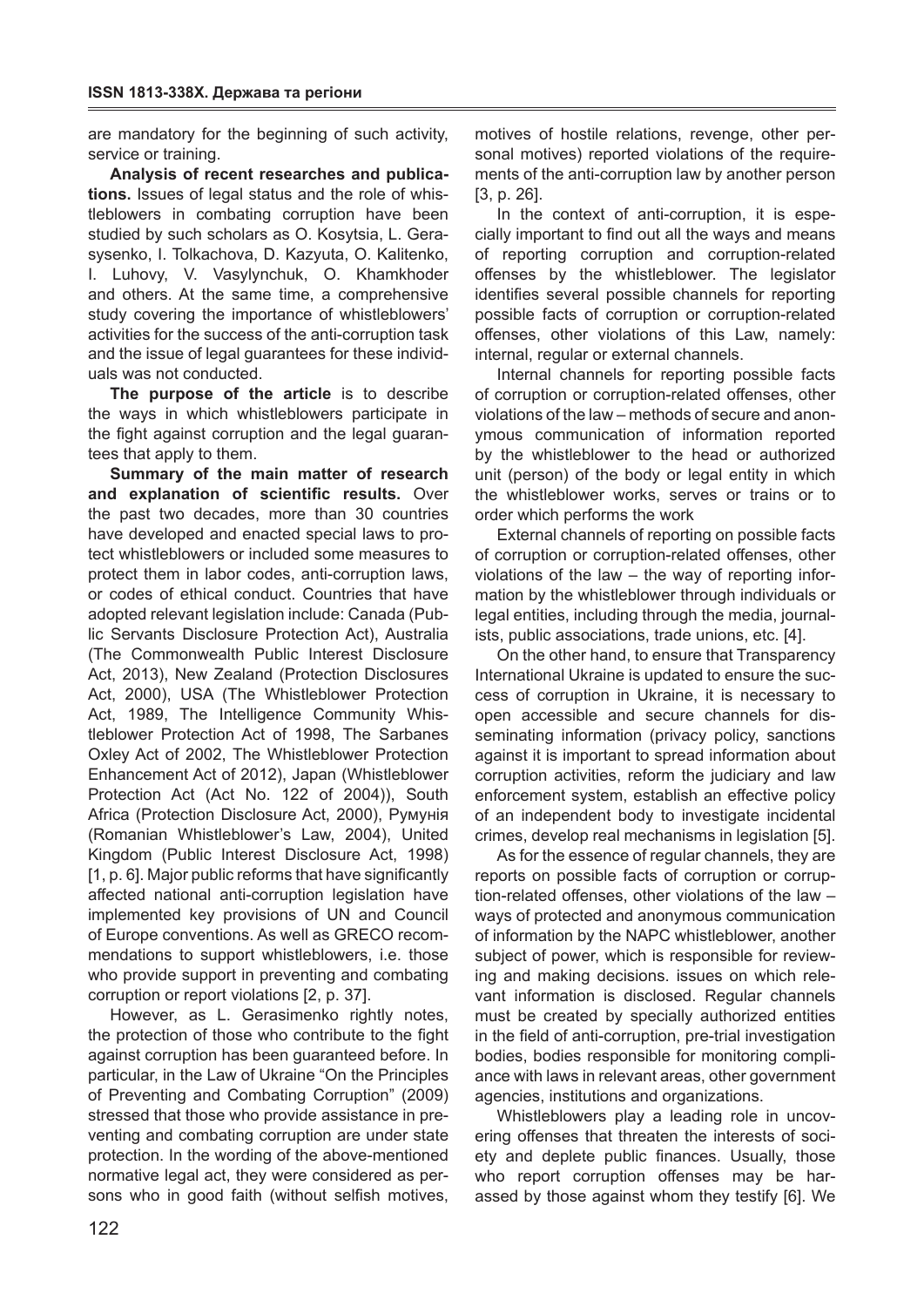believe that the constitutional and legal basis for the creation of legal guarantees for the protection of whistleblowers is Art. 60 of the Criminal Code, according to which "no one is obliged to carry out clearly criminal orders or order" Certain provisions on the protection of whistleblowers who disclose information about corruption are contained in Art. 11 of the Law of Ukraine "On Access to Public Information" and Art. 29 of the Law of Ukraine "On Information" provide for exemption from legal liability of whistleblowers for dissemination of information with limited access [1, p. 6.] And in the profile law there is a separate section devoted to the state protection of whistleblowers. In addition, it is necessary to state the lack of adequate mechanisms for the practical implementation of the relevant legislation. This is due to both the imperfection of this law and the lack of detailed regulation of the procedure for submission, consideration and decision-making on the facts contained in the whistleblower's report, as well as inadequate theoretical development of relevant issues. [7, p. 94].

In our opinion, the guarantees can be general, which are inherent in all subjects involved in criminal proceedings, and special, which are specific only to whistleblowers. According to item 16-2 Part 4 of Art. 3 of the CPC of Ukraine, the accuser is a natural person who, in the presence of conviction that the information is reliable, filed a statement or notification of a corruption criminal offense to the pre-trial investigation [8]. That is, a whistleblower is a person who participates in criminal proceedings and proceedings, and therefore he will be subject to all the guarantees provided by the Law of Ukraine "On Ensuring the Safety of Persons Participating in Criminal Proceedings". For example, personal security, protection of housing and property, housing and property of these persons may be equipped with fire and security alarms, their apartment telephone numbers and state license plates of vehicles belonging to them may be replaced (Article 8); individual protection and notification of danger (Article 9), the use of technical means of control and eavesdropping on telephone and other conversations (upon written request of these persons or with their written consent may be eavesdropping on telephone and other conversations, during which audio recording may be used), visual observation (Article 10), replacement of documents and change of appearance, etc. [9].

With regard to special guarantees, which are established exclusively for whistleblowers, they are: 1) guaranteeing the anonymity of persons who report offenses in the workplace; 2) creation of secure channels through which whistleblowers can report corruption; 3) creation of a special effective pre-trial mechanism to protect the rights of whistleblowers; 4) guaranteeing protection against harassment in the workplace; 5) exemption on the grounds of outstanding legislation from legal liability for disclosure of information; 6) establishing the right to report socially necessary information in the media, public organizations, parliamentary committees or commissions, etc.; 7) establishment of social guarantees in case of dismissal; 8) material reward, etc. [1, p. 6].

Comparing the situation with the protection of whistleblowers in foreign countries, it should be noted that there these issues are mostly regulated by a special law. Among the EU countries, Slovenia, Ireland and the United Kingdom deserve special attention. After all, it is these states that have managed to create not only an effective regulatory framework, but also practical ways to implement legal requirements. Countries such as the United States and South Korea also have mechanisms to protect whistleblowers. However, even good legislation is not always properly applied in practice, as in Romania and Japan. There are also countries where whistleblowers can be accused of slander (Portugal, Czech Republic), breach of confidentiality (Spain, Estonia, Lithuania, Argentina, Australia, China), persecuted by corrupt officials (Poland, Slovakia, the Netherlands, Brazil). In addition, some states have managed to develop effective mechanisms to protect whistleblowers of all criminal offenses, not just corruption (USA, Australia, Great Britain, Japan, South Africa, the Republic of Serbia) [10, p. 36].

We would like to note that the legislation of foreign countries is more aimed at encouraging people to expose corrupt officials. This incentive consists mainly in the fact that whistleblowers receive a certain percentage of the fine paid by the corrupt official or a certain percentage of the illegal benefit received. In our opinion, the state thus creates a basis for further countermeasures against corruption. We consider it necessary to note that whistleblowers are unlikely to abuse this right in their own interests, as most foreign countries have a clear verification mechanism, which in turn makes such actions impossible. Therefore, the population develops intolerance to corruption at the subconscious level [5, p. 289].

In accordance with the domestic approach set out in Art. 53-7 of the Law are entitled to remuneration only those whistleblowers who reported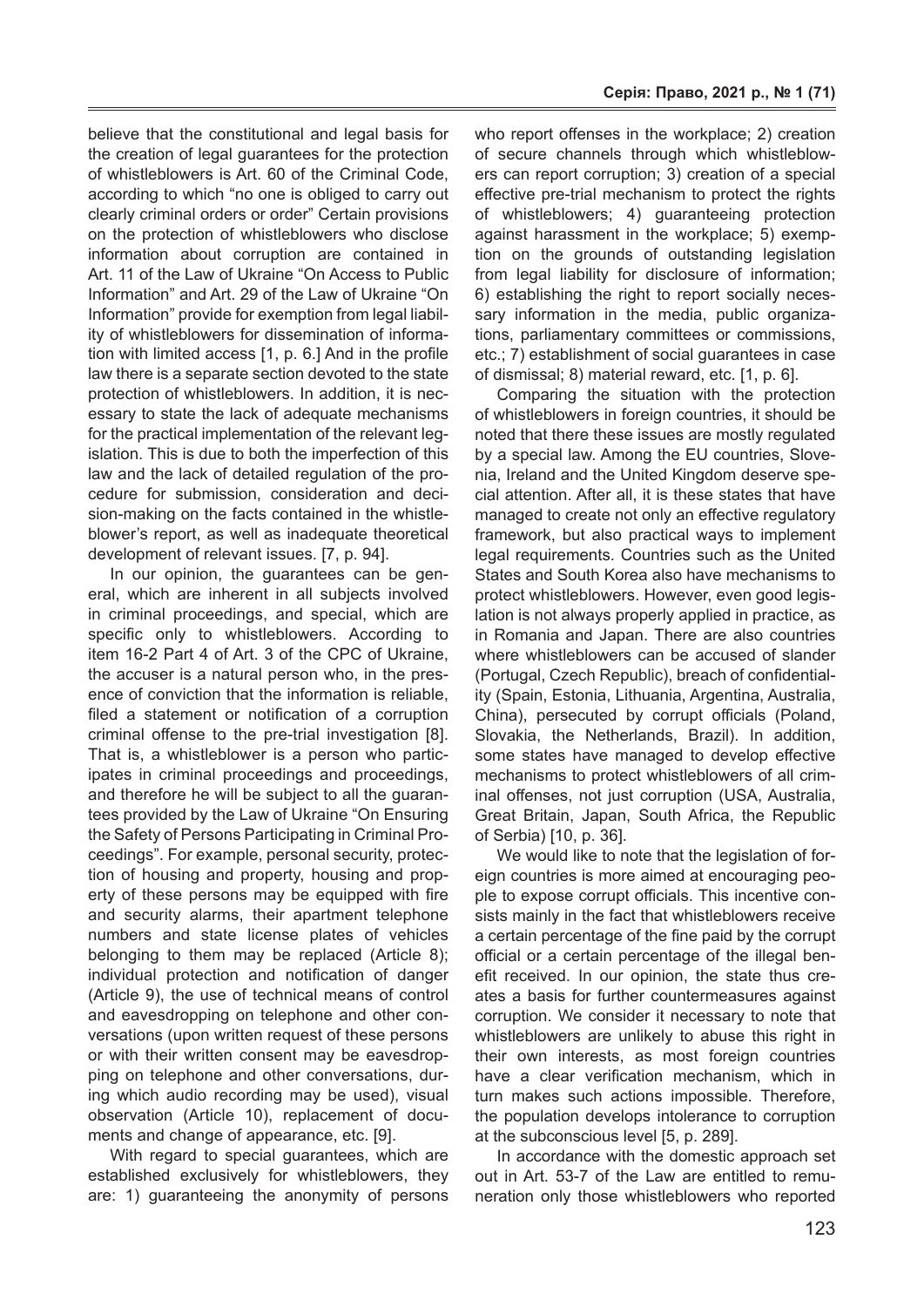a corruption offense, the amount of which or damage to the state from which five thousand and more times the subsistence level for able-bodied persons established by law at the time of commission crime. Instead, Art. 130-1 of the CPC of Ukraine stipulates that payment to the whistleblower may be made not only for notification of a criminal offense, but also stipulates the need to actively promote its disclosure. We agree with O. Hamhoder's position that the essential context of the CPC of Ukraine's provision that the whistleblower / person should "actively promote the disclosure of a criminal offense" contradicts not only the provisions of the anti-corruption law, but also other provisions of criminal procedure law. the law provides for the right only to actively facilitate the disclosure of a criminal offense for the suspect and accused, and not for the whistleblower, who may attain procedural status as a witness or applicant. Therefore, the provisions of the Law on the terms of payment of remuneration to whistleblowers, the procedure for which is determined by the CPC of Ukraine, are of paramount importance [11, p. 186].

As for the amount of remuneration for the detective of corruption, it is 10 percent of the monetary amount of the subject of the corruption criminal offense or the amount of damages caused to the state by the criminal offense after the conviction of the court. The amount of remuneration may not exceed three thousand minimum wages established at the time of the commission of a criminal offense. If several persons report the same corruption offense, the amount of remuneration is divided equally among such whistleblowers [4].

In the case of persons who are not entitled to remuneration, they include persons who have reported a corruption offense under a criminal proceeding or who are accomplices to the corruption offenses they have reported; persons who have reported corruption offenses as whistleblowers, while having the opportunity to make an official notification of the identified criminal offense within the exercise of their official powers [8].

**Conclusions.** In conclusion, we would like to emphasize that the anti-corruption activities of whistleblowers are implemented by notifying the competent entities of possible facts of corruption or corruption-related offenses and other violations of the Law. To implement this task, it is important not only to create, but also to ensure that the state implements special guarantees aimed

at protecting whistleblowers and creating favorable conditions for their anti-corruption activities.

### **References:**

- 1. Правовий захист викривачів / за заг. ред. О.В. Нестеренко, О.Ю. Шостко. Харків : Права людини, 2016. 94 с.
- 2. Косиця О.О. Адміністративно-правовий механізм забезпечення прав викривачів в Україні : дис. … докт. юрид. наук : 12.00.07 / Сумський держ. універ. Суми, 2019. 391 с.
- 3. Герасисенко Л.В. Генеза правового захисту викривачів в Україні. *Роль інституту викривачів у запобіганні та протидії корупції* : матеріали круглого столу, Київ, 2 листоп. Київ : Нац. акад. внутр. справ, 2018. С. 26–28.
- 4. Про запобігання корупції : Закон України від 14 жовтня 2014 р. № 1700-VII; ред. станом на 31 груд. 2021 р. *Відомості Верховної Ради України (ВВР).* 2014. № 49. Ст. 3186.
- 5. Толкачова І.А., Казюта Д.А. Захист викривачів корупції: українські реалії та міжнародний досвід. *Часопис Київського університету права.*  2019. № 1. С. 287–291.
- 6. Калітенко О. Захист викривачів. Перший крок. URL: https://yur-gazeta.com/dumka-eksperta/ zahist-vikrivachiv-pershiy-krok.html (дата звернення: 21.01.2021).
- 7. Луговий І.О. Роль інституту викривачів у запобіганні та протидії корупції : матеріали круглого столу, 2 листоп. 2018 р. Київ : Нац. акад. внутр. справ, 2018. С. 87–91.
- 8. Кримінальний процесуальний кодекс України від 13 квітня 2012 р. № 4651-VI. *Відомості Верховної Ради України (ВВР).* 2013. № 9–10. Ст. 88.
- 9. Про забезпечення безпеки осіб, які беруть участь у кримінальному судочинстві : Закон України 23 грудня 1993 р. № 3782-XII. *Відомості Верховної Ради України (ВВР).* 1994. № 11. Ст. 51.
- 10.Василинчук В.І., Іванчик І.А. Захист викривачів: актуальні зміни в законодавстві україни та міжнародний досвід. *Актуальні питання виявлення та розкриття злочинів Національною поліцією: вітчизняний та зарубіжний досвід* : матеріали Міжнар. наук.-практ. круглого столу. Київ, 19 лют. 2020 р. Київ : Нац. акад. внутр. справ, 2020. С. 32–37.
- 11.Хамходера О.П., Снісарчук Т.М. Право викривача на винагороду: зміст, критерії, порядок реалізації. *Юридичний електронний науковий журнал.* 2020. № 1. С. 183–190. URL: http:/www.lsej.org.ua/1\_2020/46.pdf (дата звернення: 21.01.2021).